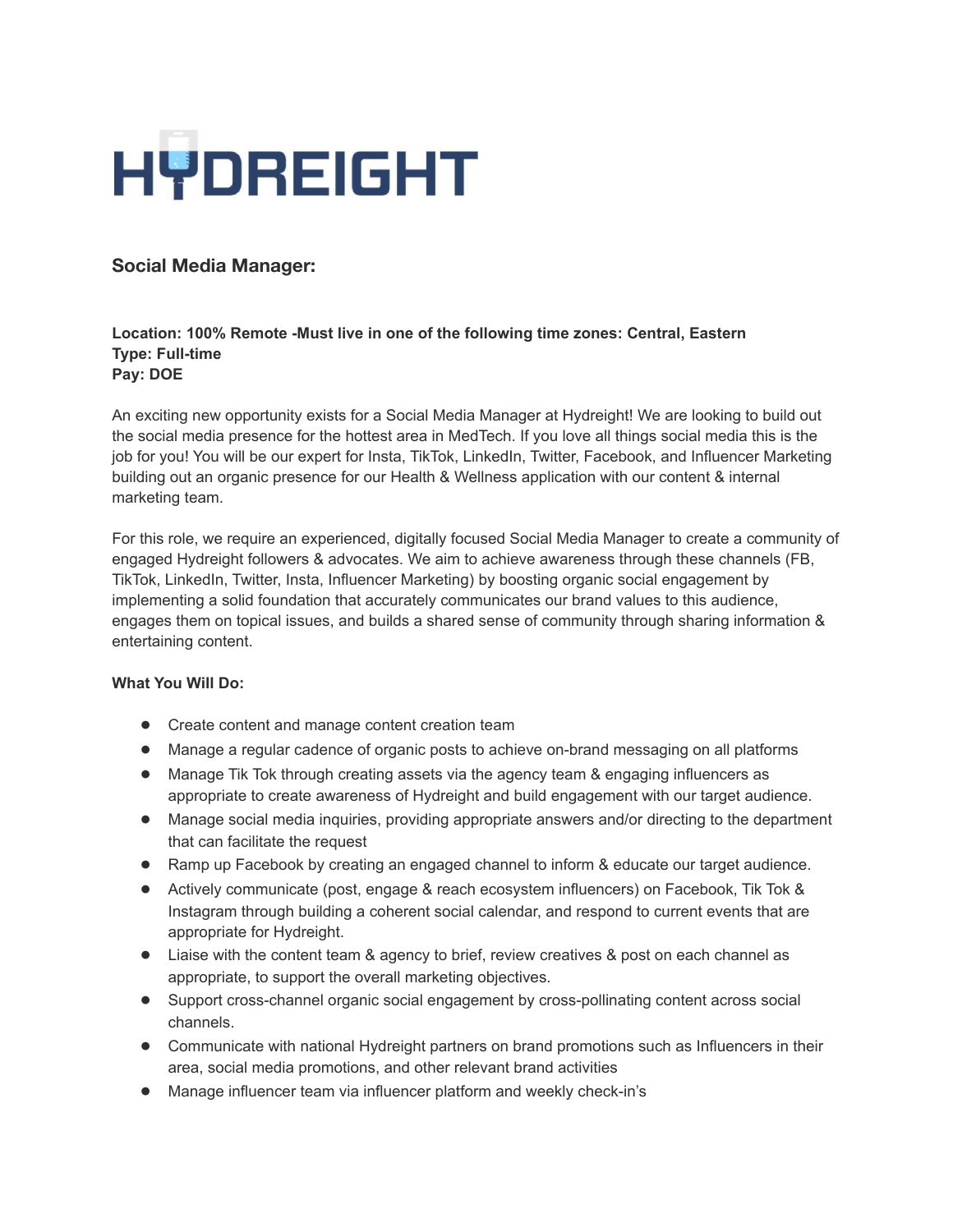● Assist Marketing Director on additional tasks outside of social media organic management including, but not limited to email and SMS marketing, copywriting, omni-channel strategy management.

### **Qualifications:**

- You have a minimum of 3-5years of social media management experience.
- You are a team player with excellent communication skills, written and spoken.
- You have exceptional attention to detail.
- You can take ownership of Insta/Tik-Tok/Facebook channels with & a track record of driving significant follower growth.
- Ability to work well with content, growth, & other channel managers.
- You are highly creative with a deep understanding of each channel, and engagement strategies to drive growth.
- Ability to create content on Canva and other design applications (InDesign, Adobe Suite)
- Working knowledge of WordPress
- You live in one of the following time zones: Central, Eastern

#### **A Plus**

- You have a sound understanding of Health & Wellness Industry
- You have a thorough understanding of paid & organic strategies to drive growth.

#### **About Hydreight**

IV Hydreight Inc.—IV [Hydreight](https://hydreight.com/) provides immediate wellness through its mobile platform and core team of professionally trained service providers. Hydreight's unique, custom built, proprietary telemedicine service allows users to book confidential health and wellness and/or medical services at their home, hotel, office, or wherever they might need discreet assistance with the same ease and convenience as booking a ride or ordering food delivery. Hydreight has a 503B pharmacy license under the United States Federal Food, Drug and Cosmetic Act and is a U.S. certified e‐script and telemedicine provider, allowing it to provide services in all 50 states. In addition to providing telehealth services, Hydreight's other products include intravenous drips, Botox, and other medical and medispa treatments for a variety of conditions, including dehydration, anti‐aging, and more.

What We Offer

- Freedom to work wherever you want.
- Collaborative and feedback-driven culture.
- Opportunity to grow.
- Fair pay.